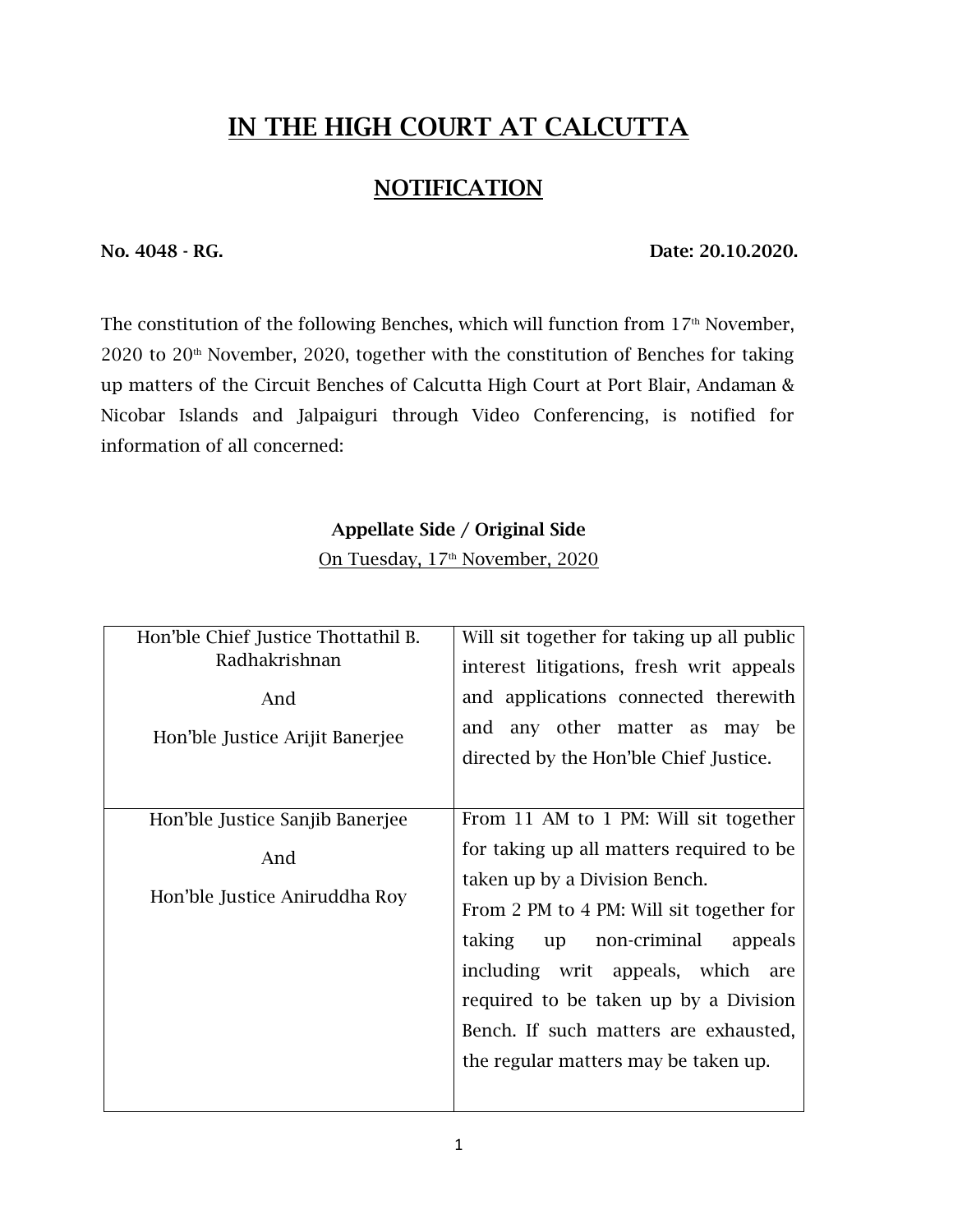| Hon'ble Justice Soumen Sen                 | Will sit together for taking up all      |
|--------------------------------------------|------------------------------------------|
| And                                        | matters required to be taken up by a     |
| Hon'ble Justice Saugata Bhattacharyya      | Division Bench.                          |
| Hon'ble Justice Subrata Talukdar           | From 11 AM to 1 PM: Will sit together    |
| And                                        | for taking up all matters required to be |
| Hon'ble Justice Tirthankar Ghosh           | taken up by a Division Bench.            |
|                                            | From 2 PM to 4 PM: Will sit together for |
|                                            | taking up criminal appeals, which are    |
|                                            | required to be taken up by a Division    |
|                                            | Bench. If such matters are exhausted,    |
|                                            | the regular matters may be taken up.     |
|                                            |                                          |
| Hon'ble Justice Tapabrata Chakraborty      | All writ matters required to be taken up |
|                                            | by a Judge sitting singly.               |
|                                            |                                          |
| Hon'ble Justice Arindam Sinha              | matters of Appellate Side<br>All<br>and  |
|                                            | Original Side required to be taken up by |
|                                            | Judge sitting singly, except writ<br>a   |
|                                            | matters.                                 |
|                                            |                                          |
| Hon'ble Justice Ashis Kumar<br>Chakraborty | All writ matters required to be taken up |
|                                            | by a Judge sitting singly.               |
|                                            |                                          |
| Hon'ble Justice Jay Sengupta               | All criminal matters to be taken up by a |
|                                            | Judge sitting singly other than writ     |
|                                            | matters.                                 |
|                                            |                                          |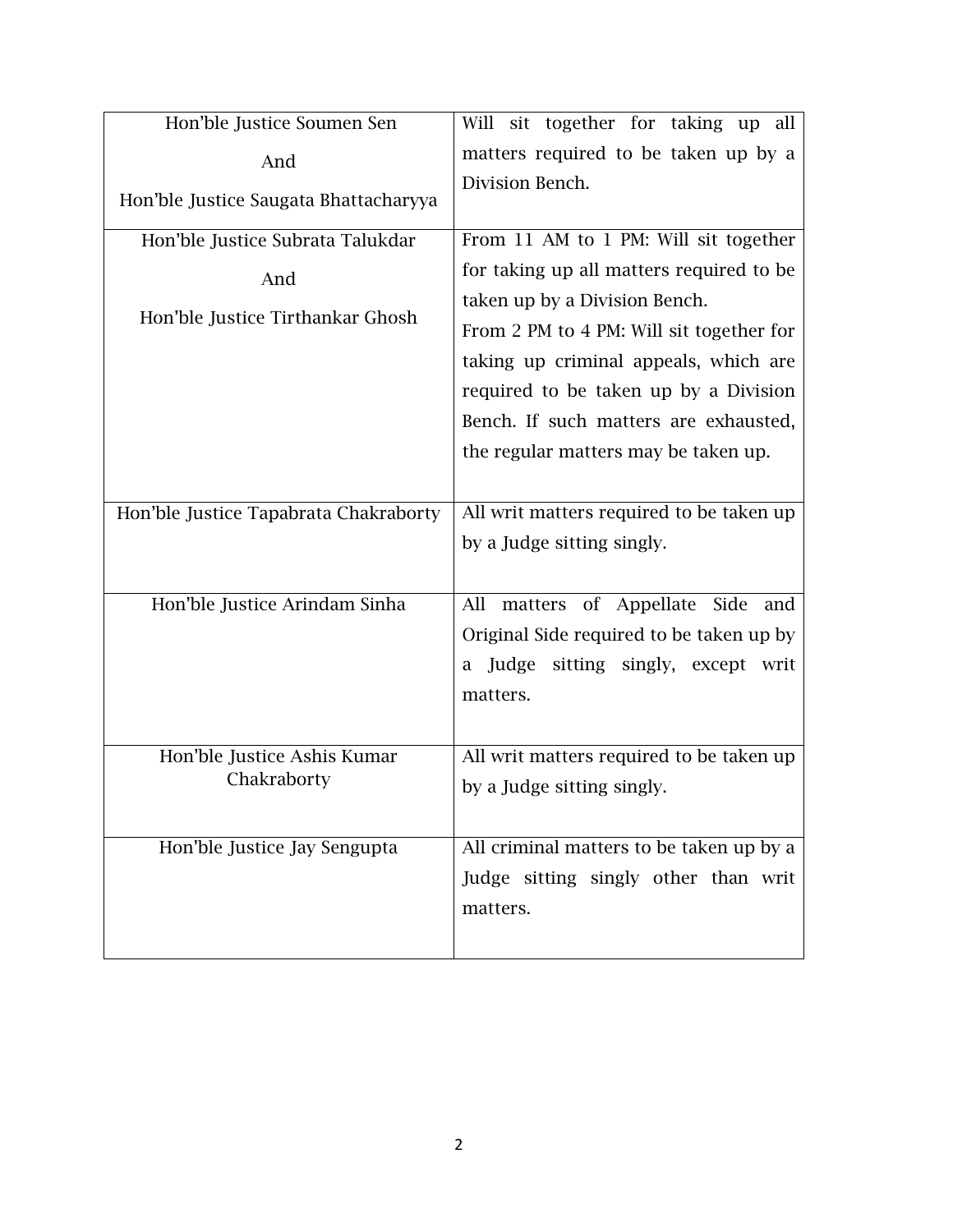### **Appellate Side / Original Side**

On Wednesday, 18<sup>th</sup> November, 2020

| Hon'ble Chief Justice Thottathil B.   | Will sit together for taking up all public |
|---------------------------------------|--------------------------------------------|
| Radhakrishnan                         | interest litigations, fresh writ appeals   |
| And                                   | and applications connected therewith       |
| Hon'ble Justice Arijit Banerjee       | and any other matter as may be             |
|                                       | directed by the Hon'ble Chief Justice.     |
|                                       |                                            |
| Hon'ble Justice Sanjib Banerjee       | sit together for taking up all<br>Will     |
| And                                   | matters required to be taken up by a       |
| Hon'ble Justice Aniruddha Roy         | Division Bench.                            |
|                                       |                                            |
| Hon'ble Justice Soumen Sen            | Will sit together for taking up all        |
| And                                   | matters required to be taken up by a       |
|                                       | Division Bench.                            |
| Hon'ble Justice Saugata Bhattacharyya |                                            |
| Hon'ble Justice Subrata Talukdar      | Will sit together for taking up all        |
| And                                   | matters required to be taken up by a       |
| Hon'ble Justice Tirthankar Ghosh      | Division Bench.                            |
|                                       |                                            |
| Hon'ble Justice Tapabrata Chakraborty | All writ matters required to be taken up   |
|                                       | by a Judge sitting singly.                 |
| Hon'ble Justice Arindam Sinha         | matters of Appellate Side<br>All<br>and    |
|                                       | Original Side required to be taken up by   |
|                                       | Judge sitting singly, except writ<br>a     |
|                                       | matters.                                   |
| Hon'ble Justice Ashis Kumar           | All writ matters required to be taken up   |
| Chakraborty                           | by a Judge sitting singly.                 |
| Hon'ble Justice Jay Sengupta          | All criminal matters to be taken up by a   |
|                                       | Judge sitting singly other than writ       |
|                                       | matters.                                   |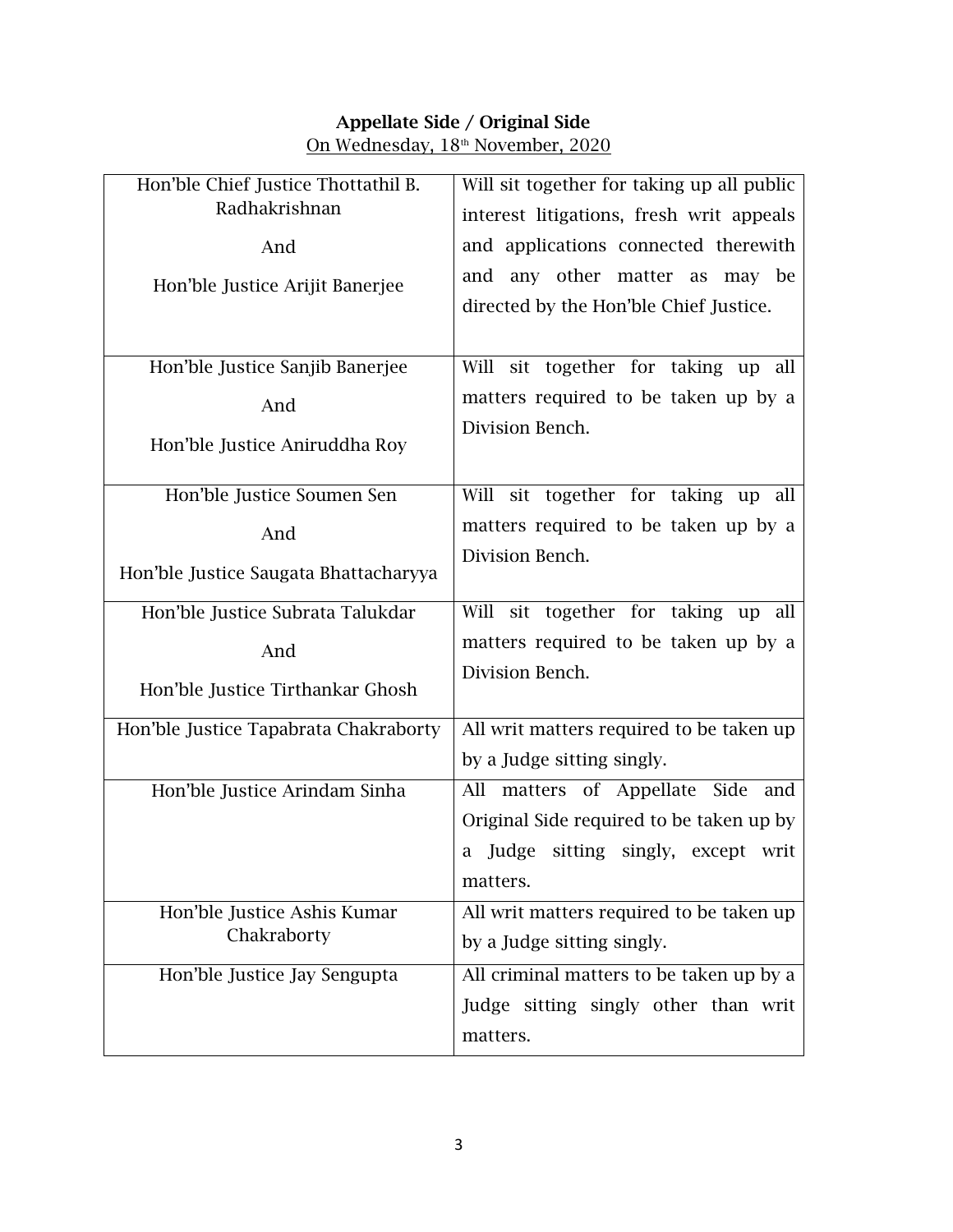# **In the High Court at Calcutta Appellate Side / Original Side (Through Video Conference) From Chamber / Residence**

On Wednesday, 18<sup>th</sup> November, 2020

| Hon'ble Justice Debangsu Basak   | All writ matters required to be taken up |
|----------------------------------|------------------------------------------|
|                                  | by a Judge sitting singly.               |
|                                  |                                          |
|                                  |                                          |
| Hon'ble Justice Shekhar B. Saraf | All writ matters required to be taken up |
|                                  | by a Judge sitting singly.               |
|                                  |                                          |

# **In the High Court at Calcutta Circuit Bench at Port Blair, A&N Islands And Circuit Bench at Jalpaiguri (Through Video Conference) From the Principal Bench at Calcutta** On Wednesday, 18<sup>th</sup> November, 2020

| Hon'ble Justice Samapti Chatterjee     | Will sit together for taking up matters                                                           |
|----------------------------------------|---------------------------------------------------------------------------------------------------|
| And<br>Hon'ble Justice Bibek Chaudhuri | required to be taken up by a Division<br>excluding<br>Public<br>Bench<br>Interest<br>Litigations. |
| Hon'ble Justice Bibek Chaudhuri        | All matters required to be taken up by<br>a Judge sitting singly.                                 |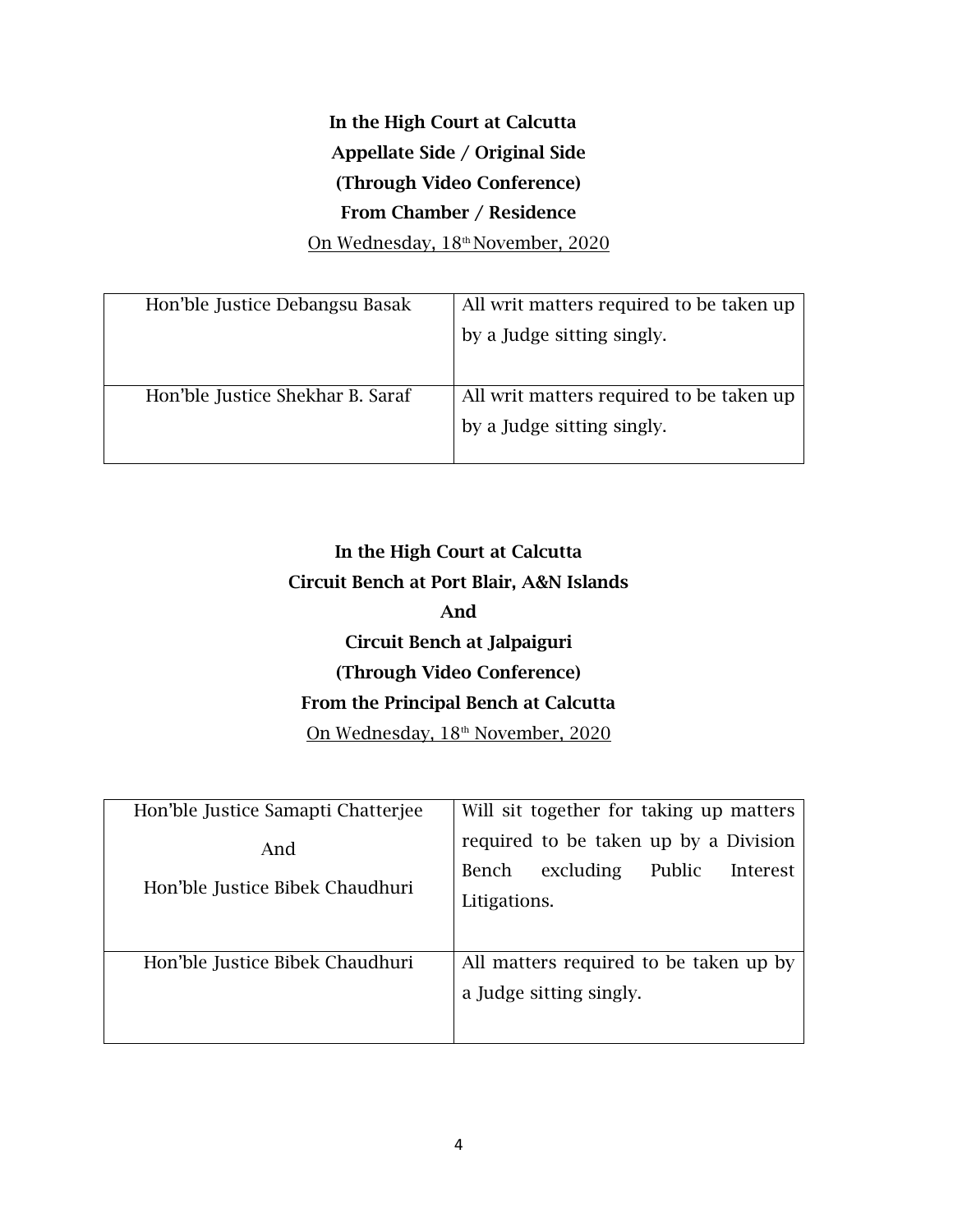### **In the High Court at Calcutta Appellate Side / Original Side**

On Thursday, 19<sup>th</sup> November, 2020

| Hon'ble Chief Justice Thottathil B. | Will sit together for taking up all public                                    |
|-------------------------------------|-------------------------------------------------------------------------------|
| Radhakrishnan                       | interest litigations, fresh writ appeals                                      |
| And                                 | and applications connected therewith                                          |
| Hon'ble Justice Arijit Banerjee     | and any other matter as may be<br>directed by the Hon'ble Chief Justice.      |
| Hon'ble Justice I.P. Mukerji        | Will sit together for taking up all                                           |
| And                                 | matters required to be taken up by a                                          |
| Hon'ble Justice Md. Nizamuddin      | Division Bench.                                                               |
| Hon'ble Justice Harish Tandon       | From 11 AM to 1 PM: Will sit together                                         |
| And                                 | for taking up all matters required to be                                      |
| Hon'ble Justice Hiranmay            | taken up by a Division Bench.                                                 |
| Bhattacharyya                       | From 2 PM to 4 PM: Will sit together for<br>taking<br>non-criminal<br>appeals |
|                                     | up<br>including writ appeals, which are                                       |
|                                     | required to be taken up by a Division                                         |
|                                     | Bench. If such matters are exhausted,                                         |
|                                     | the regular matters may be taken up.                                          |
|                                     |                                                                               |
| Hon'ble Justice Joymalya Bagchi     | From 11 AM to 1 PM: Will sit together                                         |
| And                                 | for taking up all matters required to be                                      |
| Hon'ble Justice Suvra Ghosh         | taken up by a Division Bench.                                                 |
|                                     | From 2 PM to 4 PM: Will sit together for                                      |
|                                     | taking up criminal appeals, which are                                         |
|                                     | required to be taken up by a Division                                         |
|                                     | Bench. If such matters are exhausted,                                         |
|                                     | the regular matters may be taken up.                                          |
|                                     |                                                                               |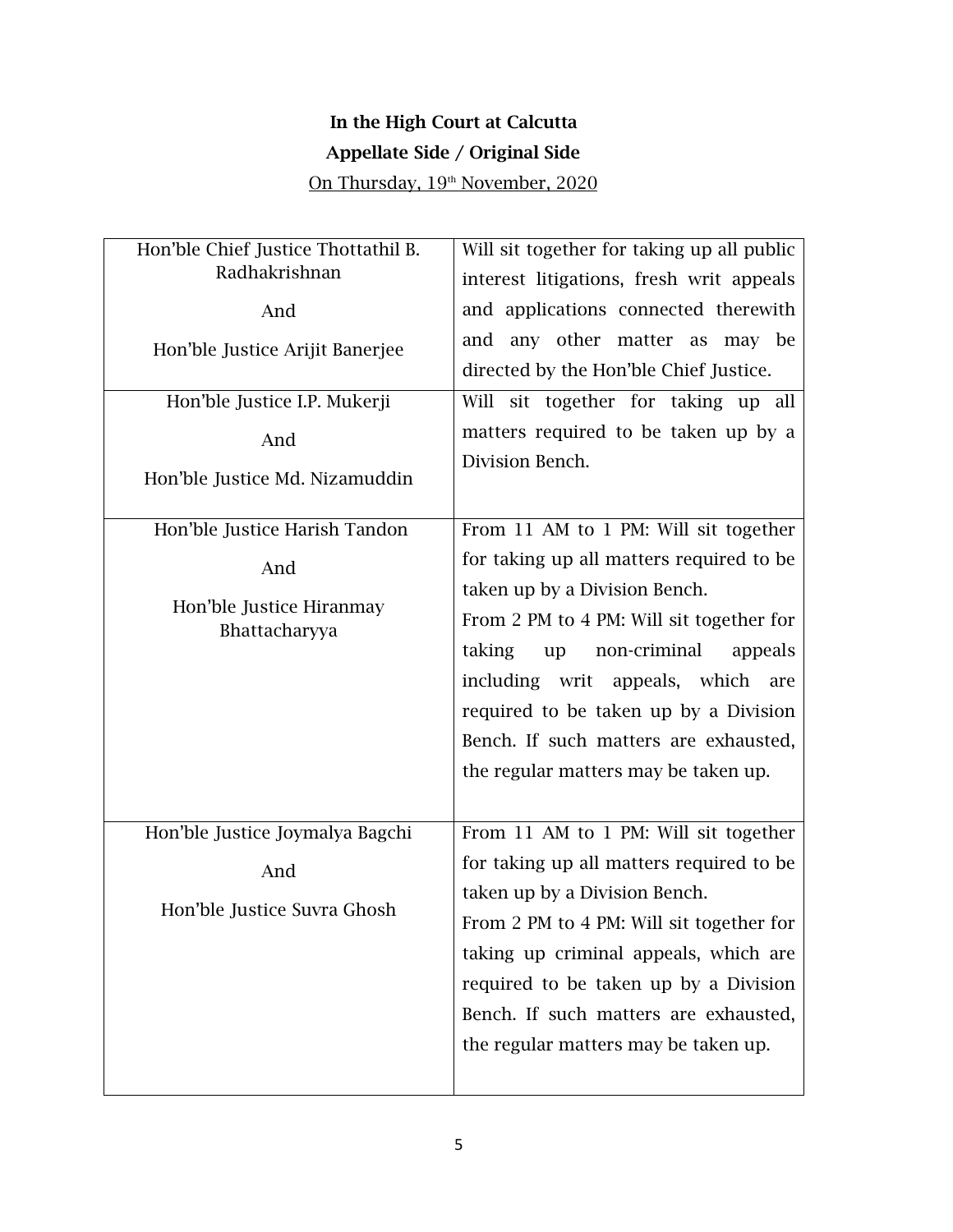| All criminal matters to be taken up by a   |
|--------------------------------------------|
| Judge sitting singly other than writ       |
| matters.                                   |
|                                            |
| All writ matters required to be taken up   |
| by a Judge sitting singly.                 |
|                                            |
| All writ matters required to be taken up   |
| by a Judge sitting singly.                 |
|                                            |
| All<br>matters of Appellate<br>Side<br>and |
| Original Side required to be taken up by   |
| Judge sitting singly, except<br>a<br>writ  |
| matters.                                   |
|                                            |
|                                            |

# **In the High Court at Calcutta Appellate Side / Original Side**

On Friday, 20<sup>th</sup> November, 2020

| Hon'ble Chief Justice Thottathil B.    | Will sit together for taking up all public                                                                          |
|----------------------------------------|---------------------------------------------------------------------------------------------------------------------|
| Radhakrishnan                          | interest litigations, fresh writ appeals                                                                            |
| And<br>Hon'ble Justice Arijit Banerjee | and applications connected therewith<br>any other matter as may be<br>and<br>directed by the Hon'ble Chief Justice. |
| Hon'ble Justice I.P. Mukerji           | Will sit together for taking up all                                                                                 |
| And                                    | matters required to be taken up by a                                                                                |
| Hon'ble Justice Md. Nizamuddin         | Division Bench.                                                                                                     |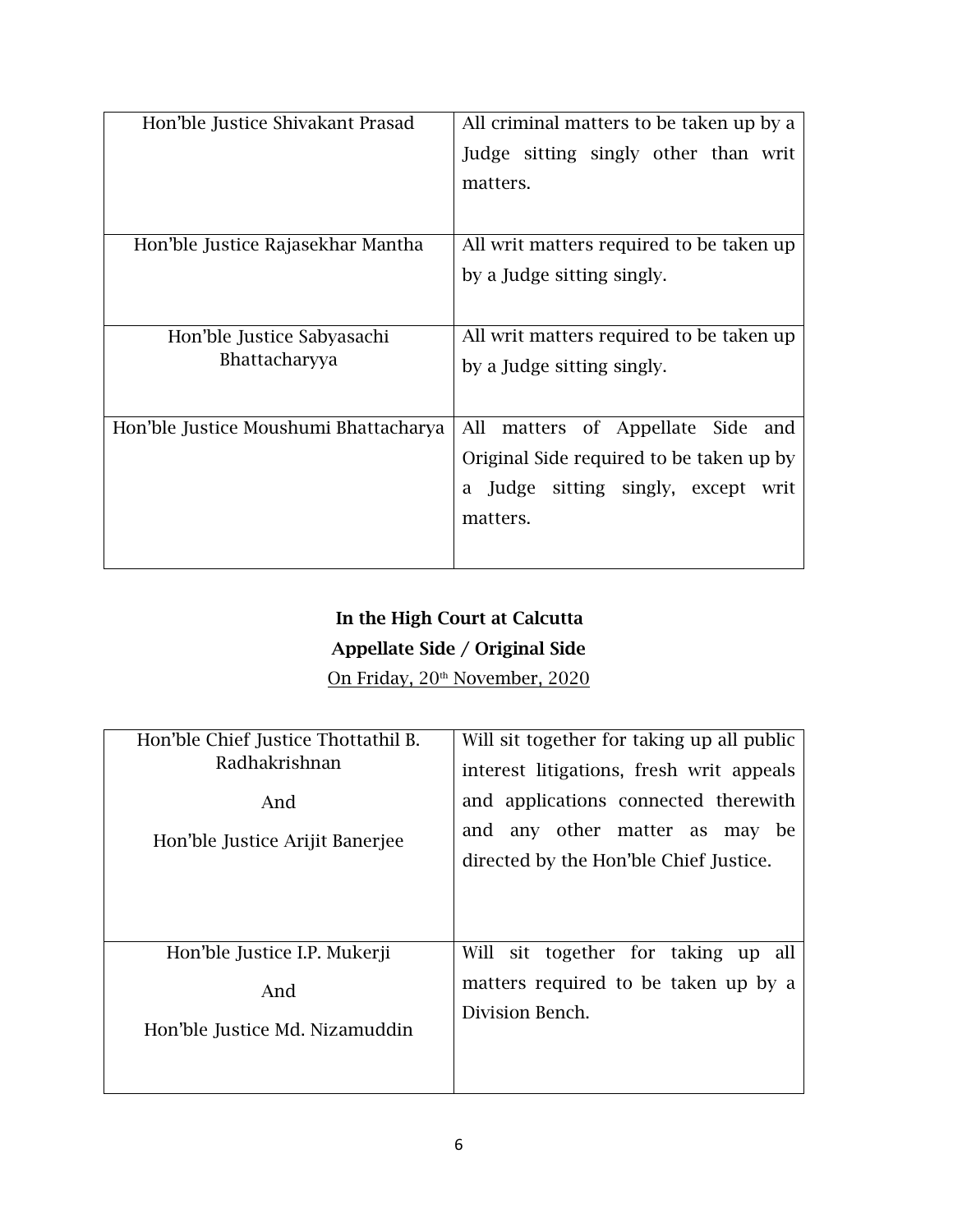| Hon'ble Justice Harish Tandon             | From 11 AM to 1 PM: Will sit together    |
|-------------------------------------------|------------------------------------------|
| And                                       | for taking up all matters required to be |
|                                           | taken up by a Division Bench.            |
| Hon'ble Justice Hiranmay<br>Bhattacharyya | From 2 PM to 4 PM: Will sit together for |
|                                           | taking<br>non-criminal<br>appeals<br>up  |
|                                           | including writ appeals, which are        |
|                                           | required to be taken up by a Division    |
|                                           | Bench. If such matters are exhausted,    |
|                                           | the regular matters may be taken up.     |
|                                           |                                          |
| Hon'ble Justice Joymalya Bagchi           | From 11 AM to 1 PM: Will sit together    |
| And                                       | for taking up all matters required to be |
|                                           | taken up by a Division Bench.            |
| Hon'ble Justice Suvra Ghosh               | From 2 PM to 4 PM: Will sit together for |
|                                           | taking up criminal appeals, which are    |
|                                           | required to be taken up by a Division    |
|                                           | Bench. If such matters are exhausted,    |
|                                           | the regular matters may be taken up.     |
|                                           |                                          |
| Hon'ble Justice Shivakant Prasad          | All criminal matters to be taken up by a |
|                                           | Judge sitting singly other than writ     |
|                                           | matters.                                 |
|                                           |                                          |
| Hon'ble Justice Rajasekhar Mantha         | All writ matters required to be taken up |
|                                           | by a Judge sitting singly.               |
|                                           |                                          |
| Hon'ble Justice Sabyasachi                | All writ matters required to be taken up |
| Bhattacharyya                             | by a Judge sitting singly.               |
|                                           |                                          |
| Hon'ble Justice Moushumi Bhattacharya     | All<br>matters of Appellate Side<br>and  |
|                                           | Original Side required to be taken up by |
|                                           | Judge sitting singly, except writ<br>a   |
|                                           | matters.                                 |